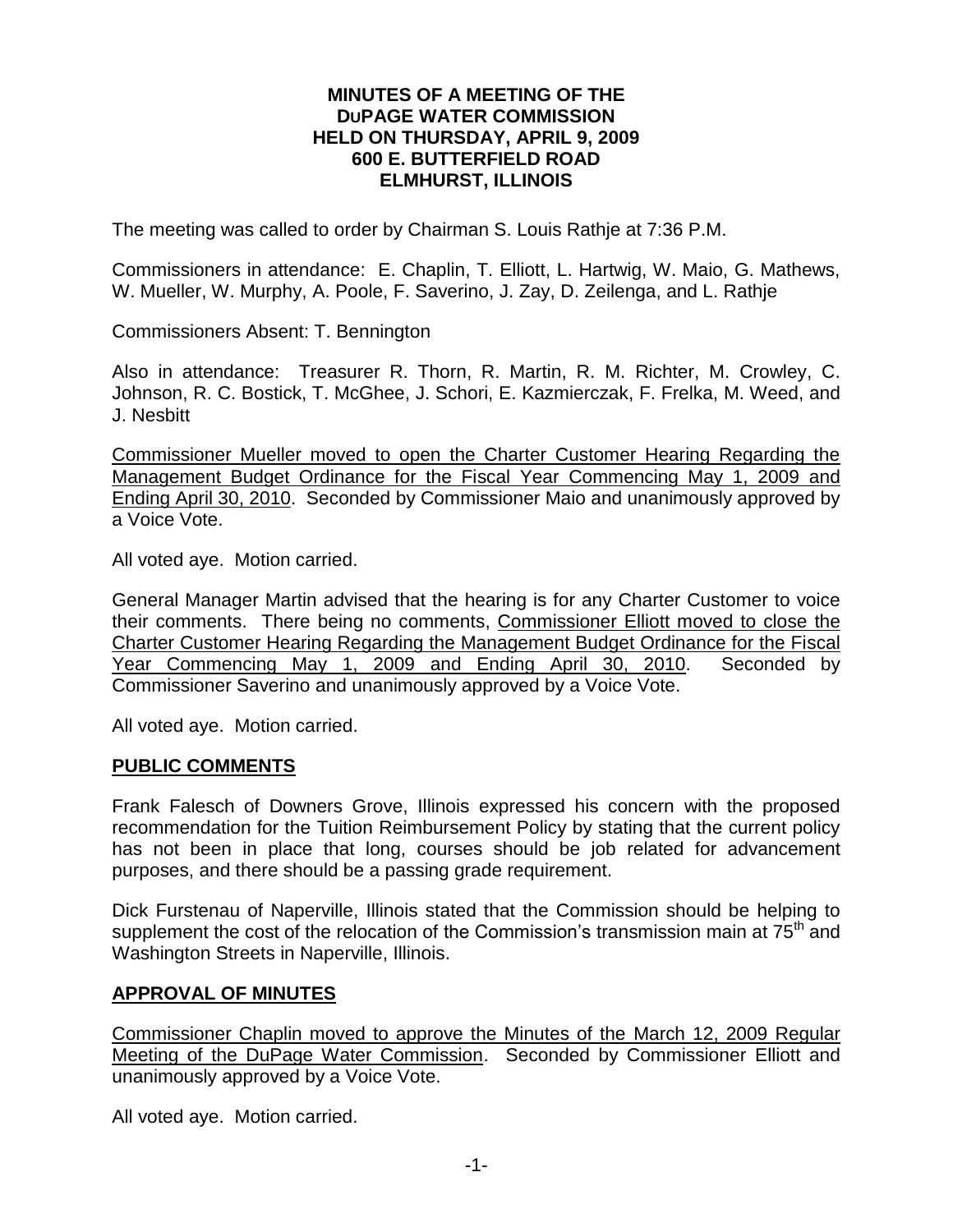Commissioner Hartwig moved to approve the Minutes of the November 29, 2005 Special Sub Committee Meeting of the DuPage Water Commission. Seconded by Commission Chaplin and approved by a Voice Vote.

Majority voted aye, with Commissioners Maio, Saverino, and Zay abstaining. Motion carried.

Commissioner Hartwig moved to approve the Executive Session Minutes of the November 29, 2005 Special Sub Committee Meeting of the DuPage Water Commission. Seconded by Commissioner Poole and approved by a Voice Vote.

Majority voted aye, with Commissioners Maio, Saverino, and Zay abstaining. Motion carried.

# **TREASURER'S REPORT**

Treasurer Thorn presented the Treasurer's Report for the month of March 2009 which showed receipts of \$6,135,887.00, disbursements of \$17,205,182.00, and a cash and investment balance of \$68,996,719.00.

Commissioner Mueller moved to accept the March 2009 Treasurer's Report. Seconded by Commissioner Saverino and unanimously approved by a Voice Vote.

All voted aye. Motion carried.

# **COMMITTEE REPORTS**

#### **Administration Committee**

No meeting

## **Engineering & Construction Committee – Reported by Commissioner Maio**

Commissioner Maio reported that the Engineering & Construction Committee reviewed and recommended for approval all items listed on the Engineering & Construction Committee Agenda, noting that the request for a 100 day extension on Contract PSC-4/08 (Electrical Generation Facilities, Photovoltaic System and Other Improvements at the Lexington Pumping Station) was due to delays in obtaining the necessary permit(s) for the work being performed.

General Manager Martin explained that the delay in obtaining the necessary permit(s) stemmed from issues with the City and its sister agency, the CTA, and was not due to the fault of the contractor.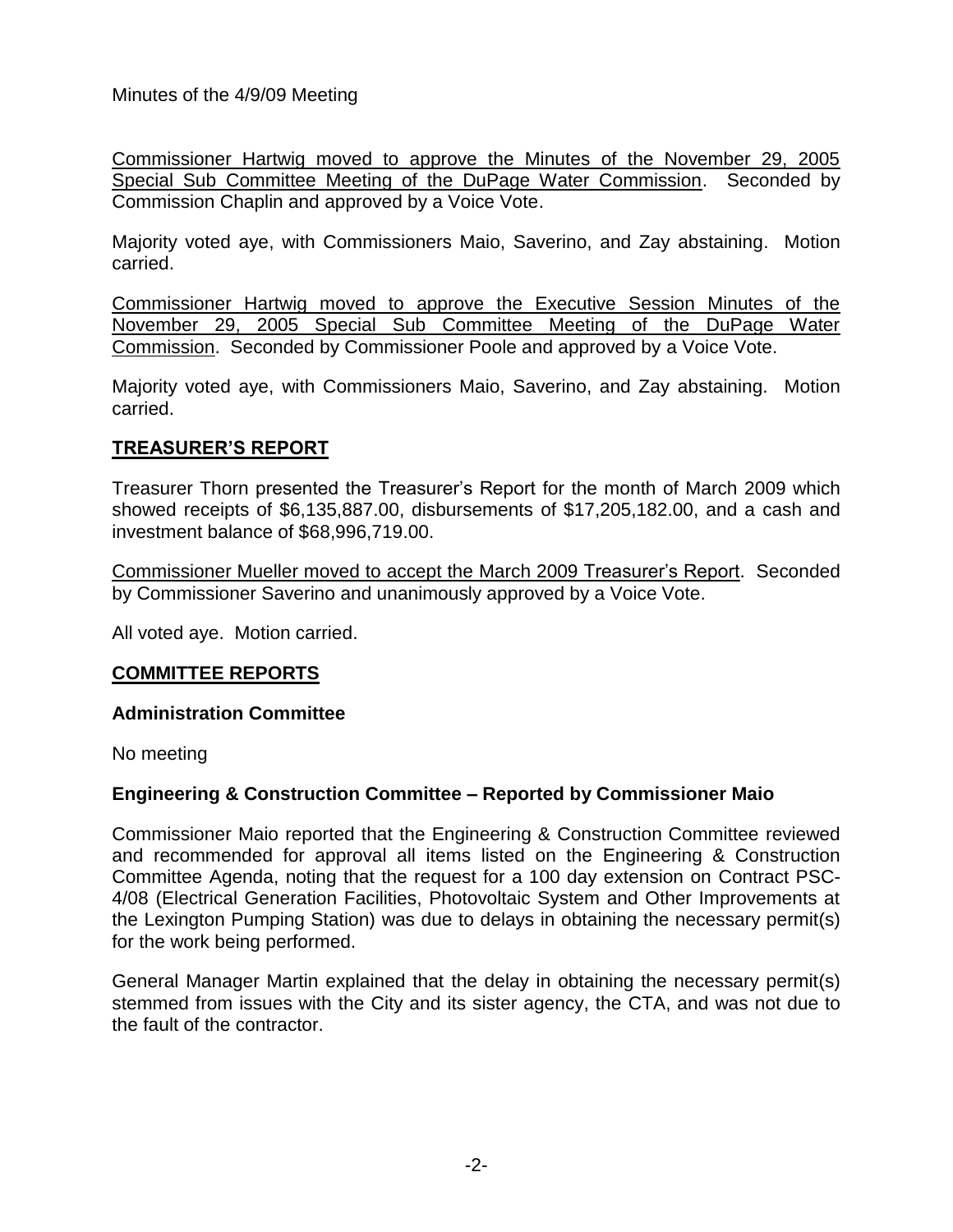## **Finance Committee – Reported by Commissioner Mathews**

Commissioner Mathews reported that the Finance Committee reviewed and recommended for approval all items on the Finance Committee Agenda except the Holland & Knight invoice that was included in the Accounts Payable, Ordinance No. O-4-09 and Ordinance No. O-5-09. With respect to the Holland & Knight invoice, Commissioner Mathews reported that the Finance Committee requested additional information for review at the May 2009 meeting. With respect to Ordinance No. O-4-09, Commissioner Mathews reported that the Finance Committee could not reach consensus on whether the 3.5% salary pool was too high. With respect to Ordinance No. O-5-09, Commissioner Mathews reported that the Finance Committee could not reach consensus on whether rate increases should be accelerated to coincide with City of Chicago increases rather than lag behind as currently proposed.

## **CHAIRMAN'S REPORT**

Chairman Rathje reported that a number of Commissioners had yet to submit performance evaluation forms for the General Manager but that the Board's discussion would proceed as scheduled for the May 2009 meeting.

Chairman Rathje then announced that Manager of Water Operations, Terry McGhee, will be serving as the new Chairperson for the Illinois Section of the American Water Works Association which is celebrating its 100<sup>th</sup> Anniversary.

In referring back to the Finance Committee Report, Commissioner Mathews clarified that two of the three members present voted to recommend approval of Ordinance No. O-4-09.

## **MAJORITY OMNIBUS VOTE AGENDA**

Commissioner Chaplin requested that Ordinance No. O-4-09, Resolution No. R-23-09, and Resolution No. R-24-09 be removed from the Majority Omnibus Vote Agenda for separate consideration.

Commissioner Mathews moved to adopt Resolution No. R-22-09: A Resolution Releasing Certain Executive Session Meeting Minutes at the April 9, 2009, DuPage Water Commission Meeting. Seconded by Commissioner Murphy and unanimously approved by a Roll Call Vote:

- Ayes: E. Chaplin, T. Elliott, L. Hartwig, W. Maio, G. Mathews, W. Mueller, W. Murphy, A. Poole, F. Saverino, J. Zay, D. Zeilenga, and L. Rathje
- Nays: None

Absent: T. Bennington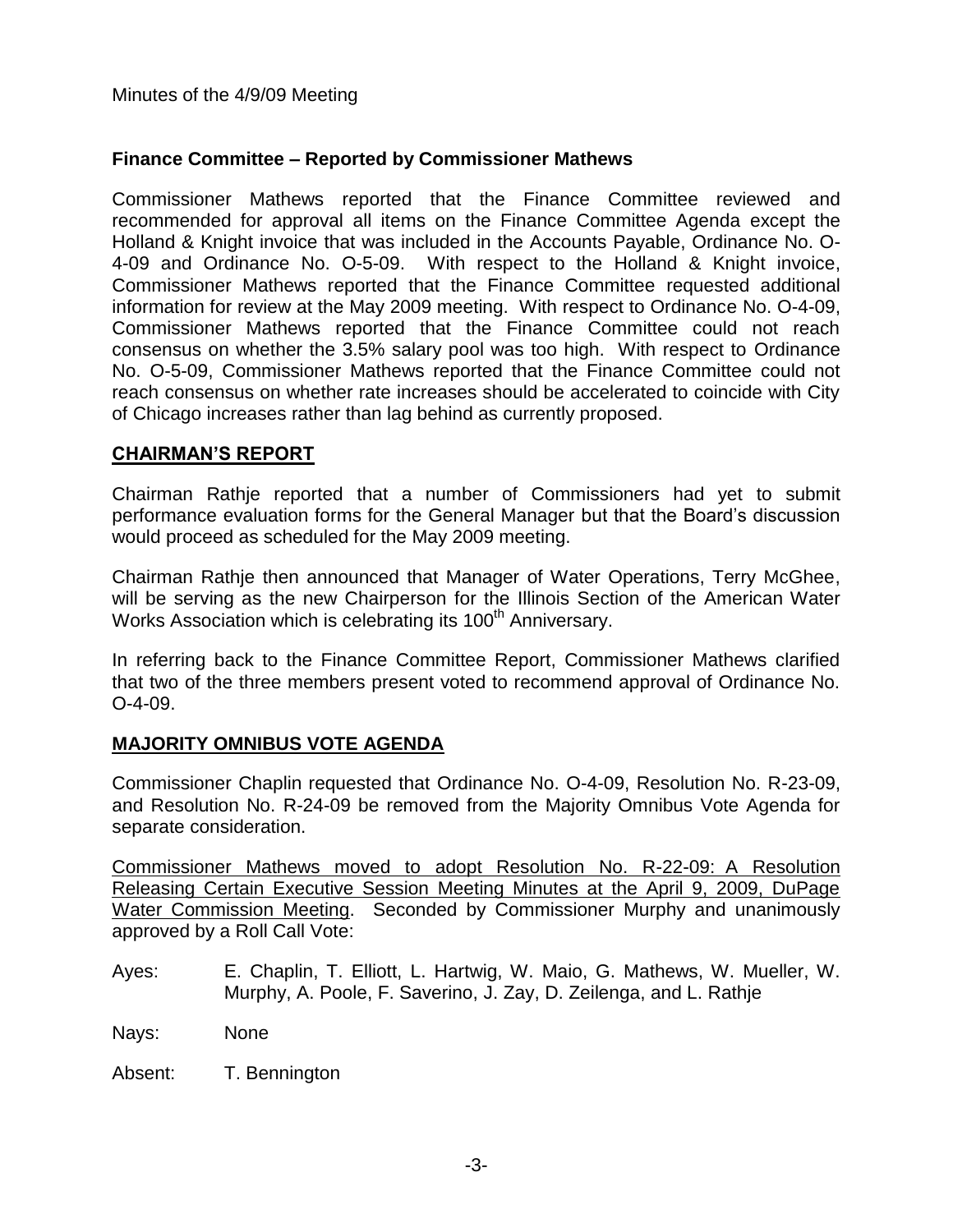Commissioner Hartwig moved to adopt Ordinance No. O-4-09: An Ordinance Approving and Adopting an Annual Management Budget for the Fiscal Year Commencing May 1, 2009 and Ending April 30, 2010. Seconded by Commissioner Murphy.

Before the vote was called, Commissioner Chaplin expressed several concerns relating to the FY 2009-2010 Budget, stating that staff needs to be more mindful of the struggles people are facing in the current economy and recommending that the Board remove the budget allocations for the Board holiday party, the employee holiday party, the monthly employee recognition luncheons, and the \$175,000 allocation for the water conservation program as the program seems to duplicate programs already being implemented by other civic and community organizations.

Commissioner Chaplin moved to amend Commissioner Hartwig's motion to adopt Ordinance No. O-4-09: An Ordinance Approving and Adopting an Annual Management Budget for the Fiscal Year Commending May 1, 2009 and Ending April 30, 2010 by adding to end of the motion "as amended to eliminate the employee recognition luncheons, the employee holiday party, and the Commissioner's holiday dinner." Seconded by Commissioner Poole.

Commissioner Zay commented that he understood Commissioner Chaplin's concerns, but also noted that just because items are budgeted does not mean the money has to be spent and suggested leaving the budget "as is" and separately directing staff to adhere to any desired expenditure limitation. Commissioner Elliott agreed with Commissioner Zay, noting that the employees are the nuts and bolts of the organization. After Commissioner Chaplin, as the movant, agreed to withdraw her motion to amend Commissioner Hartwig's motion, and Commissioner Poole, as the seconder, agreed to the withdrawal of Commissioner Chaplin's motion to amend, Commissioner Zeilenga commented that DuPage County's unemployment is up 8% - 9%; the salary pool for merit increases for Commission employees during the prior year was 4.5%; Naperville's proposed salary pool for merit increases in the coming year was 1.5%; *Crane's Chicago* reports the average is 1.7% for salary pools for merit increases; and a 3.5% salary pool for merit increases during the current economic situation is too high.

At which point, Commissioner Zeilenga moved to amend Commissioner Hartwig's motion to adopt Ordinance No. O-4-09: An Ordinance Approving and Adopting an Annual Management Budget for the Fiscal Year Commending May 1, 2009 and Ending April 30, 2010 by adding to end of the motion "as amended to reduce the proposed 3.5% salary pool for merit increases to 2%." Seconded by Commissioner Zay.

Commissioner Elliott asked what the proposed 1.5% reduction in the salary pool for merit increases would mean in terms of dollars. As Financial Administrator Richter was calculating the amount, Commissioner Murphy asked General Manager Martin to refresh the Board's recollection as to how the 3.5% salary pool for merit increases was determined. General Manager Martin explained that the 3.5% salary pool for merit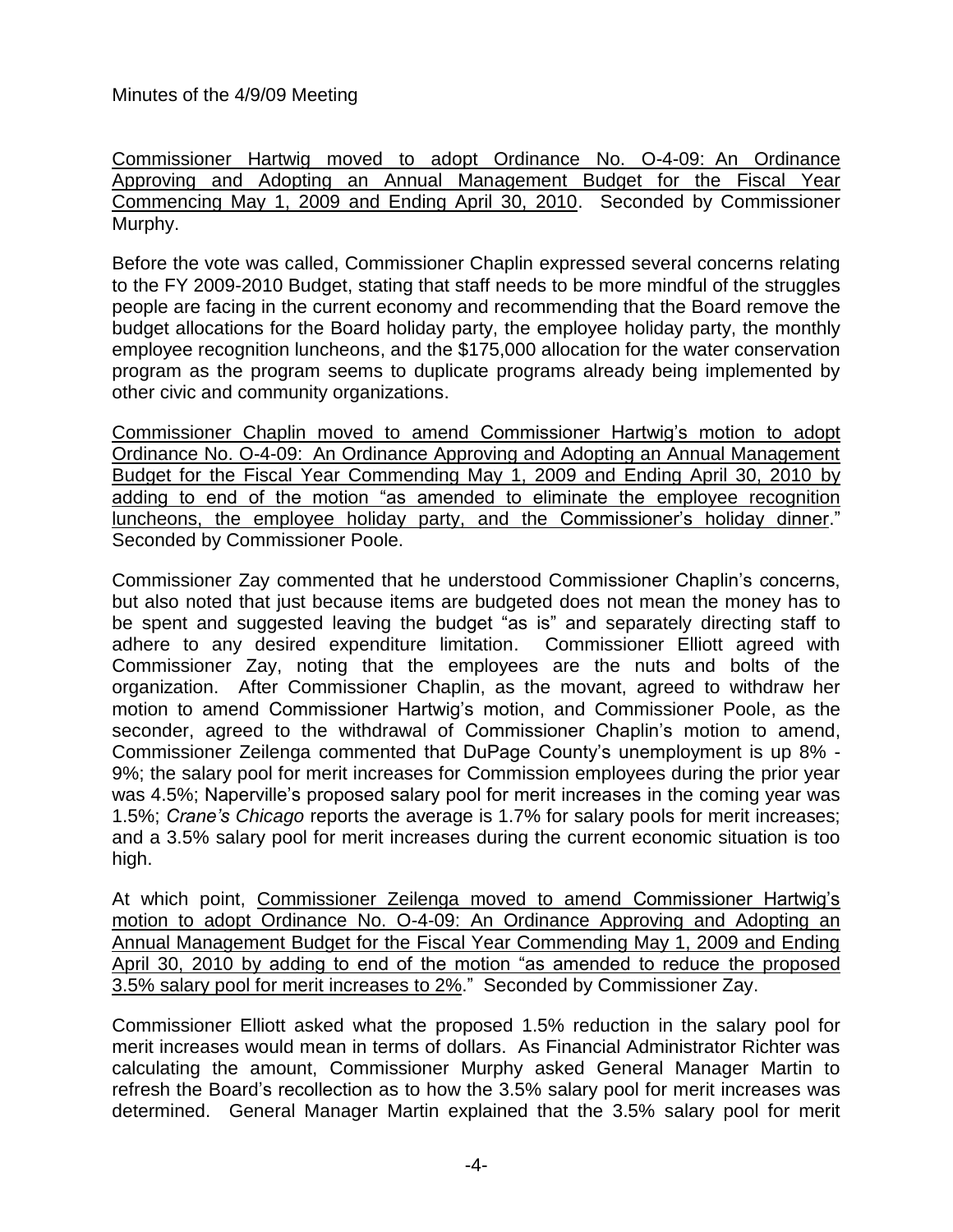increases was determined based upon a survey conducted by staff of all of its utility customers. General Manager Martin noted that the 3.5% salary pool for merit increases was in addition to the increases approved by the Board at the July 10, 2008, meeting for implementation in Fiscal Year 2009/2010. After Financial Administrator Richter informed the Board that the proposed reduction in the salary pool for merit increases would amount to approximately \$29,500.00, Commissioner Elliott commented that staff is very lean compared to other utilities and that he is in favor of keeping the proposed 3.5% salary pool for merit increases. Commissioner Zay disagreed with Commissioner Elliott, stating that the economy has changed since the salary survey was conducted. Commissioner Mathews commented that the economy has not worsened since the budget discussions started and that the total dollar amount was not significant in relation to the total budget.

After General Manager Martin offered the suggestion of leaving the budget "as is" with the Board limiting his spending authority by separate vote, Commissioner Zeilenga as the movant, agreed to withdraw his motion to amend Commissioner Hartwig's motion, and Commissioner Zay, as the seconder, agreed to the withdrawal of Commissioner Zeilenga's motion to amend. At which point, Commissioner Hartwig's original motion to adopt Ordinance No. O-4-09: An Ordinance Approving and Adopting an Annual Management Budget for the Fiscal Year Commencing May 1, 2009 and Ending April 30, 2010 was approved by a Roll Call Vote:

- Ayes: T. Elliott, L. Hartwig, W. Maio, G. Mathews, W. Mueller, W. Murphy, A. Poole, F. Saverino, J. Zay, D. Zeilenga, and L. Rathje
- Nays: E. Chaplin
- Absent: T. Bennington

Commissioner Zeilenga moved to direct the General Manager to distribute no more than a 2% salary pool for merit increases, to be calculated based upon the product resulting from multiplying the current base salary of the Commission's current employees by 2.0% and to be distributed at the discretion of the General Manager. Seconded by Commissioner Zay and failed by a Roll Call Vote for lack of an approving majority:

Ayes: E. Chaplin, W. Maio, A. Poole, J. Zay, and D. Zeilenga

- Nays: T. Elliott, L. Hartwig, G. Mathews, W. Mueller, W. Murphy, F. Saverino, and L. Rathje
- Absent: T. Bennington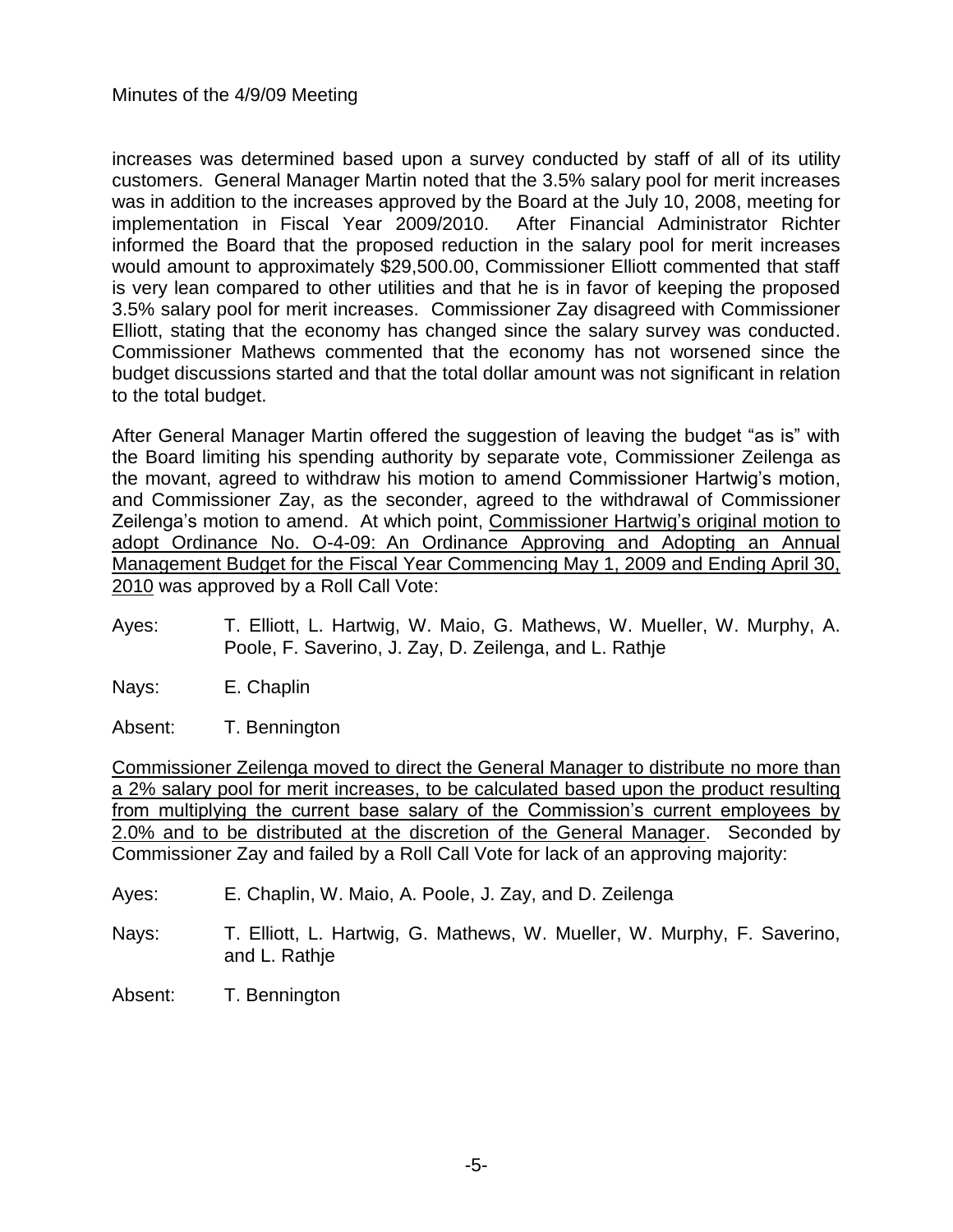## Commissioner Murphy moved to adopt Resolution No. R-23-09: A Resolution Amending the Tuition Reimbursement Policy. Seconded by Commissioner Elliott.

Commissioner Chaplin commented that she felt keeping the already established cap of \$4,000.00 per employee per fiscal year for tuition reimbursement was fair considering many other companies are eliminating their programs altogether. Commissioner Hartwig inquired as to how the recommendation to eliminate the cap came about. Commissioner Murphy explained that the Administration Committee discussed the issue at its March meeting and directed the Staff Attorney to prepare Resolution R-23-09 eliminating the \$4,000.00 per employee per fiscal year limitation on tuition reimbursement, noting that Commissioner Chaplin did not in favor the proposed change nor the direction to the Staff Attorney. Commissioner Murphy further explained the reasoning behind eliminating the cap was to bolster succession planning which is very important to a small organization such as the Commission, to obtain the benefit of the education sooner, and to save money in the long run as tuition expenses increase over time.

Commissioner Maio felt that even a \$4,000.00 cap per employee per fiscal year was a little excessive compared to other governmental agencies and questioned the guaranteed benefit to the Commission. Staff Attorney Crowley advised that the current policy provides that an employee who receives tuition reimbursement must continue fulltime employment with the Commission for a period of at least two years from and after the date of such tuition reimbursement in order to retain the full reimbursement amount.

Commissioner Maio stated that a written policy should be in place reflecting the \$4,000 cap. Staff Attorney Crowley explained that there was no limitation on the amount of employee tuition that was reimbursable in any given year in the Tuition Reimbursement Policy codified in the Personnel Manual that was approved by the Board at its October 2007 meeting; that the Board, by motion, amended the Commission's Tuition Reimbursement Policy to limit reimbursement to \$4,000.00 per employee per fiscal year at its April 2008 meeting; and that a Resolution to codify and incorporate the cap into the Personnel Manual failed for lack of an approving majority at the May 2008 meeting.

Commissioner Elliott stated that the Commission's organization is able to survive on a skeleton staff because its employees are highly educated and the Commission needs to continue giving its employees the tools of the job. Commissioner Elliott added that, as a small business owner, he knew that the backbone of an organization is qualified, educated, and loyal employees, and the best place for a company to invest is in its employees and that to lose employees or train them inadequately would be shortsighted.

Commissioner Zeilenga noted that the last year the Tuition Reimbursement Policy was fully reviewed, the review included survey results of the utility customers indicating most, if not all, had some type of cap established in the \$1,000 to \$2,000 range and that the \$4,000.00 per employee per fiscal year cap adopted last year was a compromise. Commissioner Zeilenga further noted that he was unaware of any business offering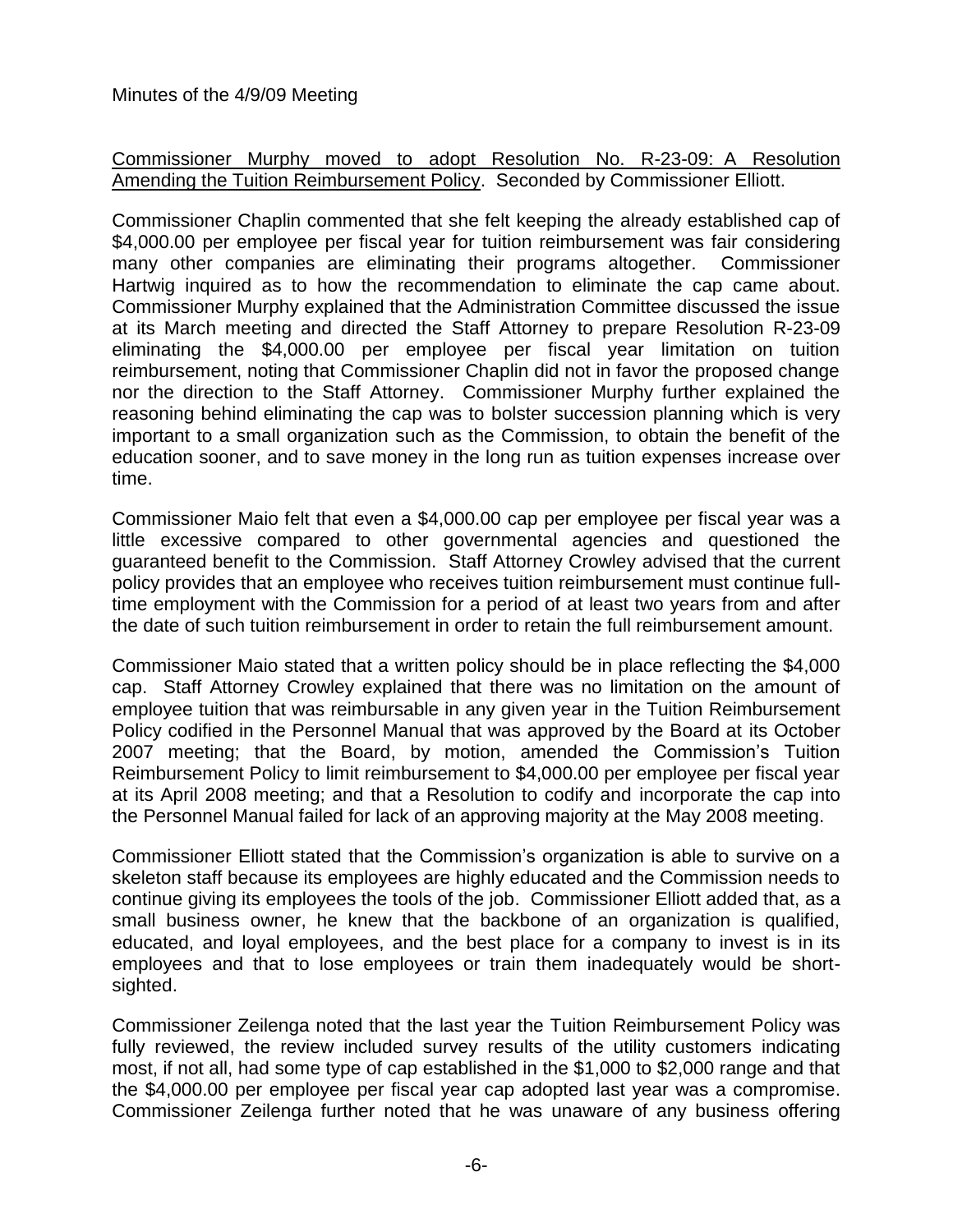unlimited tuition reimbursement, that some companies refuse to pay for graduate courses, and that employees always have the option of paying for their own education. Commissioner Poole agreed with Commissioner Zeilenga stating the policy should be in sync with the utility customer survey results.

Commissioner Zay questioned why customer survey results were being followed in the case of salary increases but not in the case of tuition reimbursement caps, adding that the County caps its tuition reimbursement to \$1,000 to \$2,000 and that the Commission's proposed \$4,000 per employee per fiscal year cap was very generous compared to what others are doing in these tough economic times.

After Commissioner Hartwig agreed with Commissioners Zeilenga, Poole, and Zay, noting that unless there is a special circumstance relating to a specific skill associated with the employee's position, a \$4,000 cap is very reasonable, the motion to adopt Resolution No. R-23-09: A Resolution Amending the Tuition Reimbursement Policy failed by a Roll Call Vote for lack of an approving majority:

- Ayes: T. Elliott, G. Mathews, W. Murphy, and L. Rathje
- Nays: E. Chaplin, L. Hartwig, W. Maio, W. Mueller, A. Poole, F. Saverino, J. Zay, and D. Zeilenga
- Absent: T. Bennington

Commissioner Murphy moved to adopt Resolution No. R-24-09: A Resolution Approving and Authorizing the Execution of a Master Contract with Peters & Associates, Inc. for Computer Consulting Services. Seconded by Commissioner Zay.

Before the vote was called, Commissioner Chaplin questioned the reason the General Manager Martin was requesting Board approval even though the purchase was within the General Manager's authority to authorize. General Manager Martin explained that to avoid any appearance of impropriety arising out of his son's employment at Peters & Associates, Chairman Rathje directed him to proceed with Board approval prior to engaging their services. After Commissioner Zay expressed appreciation for General Manager Martin being upfront with the Board, the motion was approved by a Roll Call Vote:

- Ayes: T. Elliott, L. Hartwig, W. Maio, G. Mathews, W. Mueller, W. Murphy, A. Poole, F. Saverino, J. Zay, D. Zeilenga, and L. Rathje
- Nays: E. Chaplin
- Absent: T. Bennington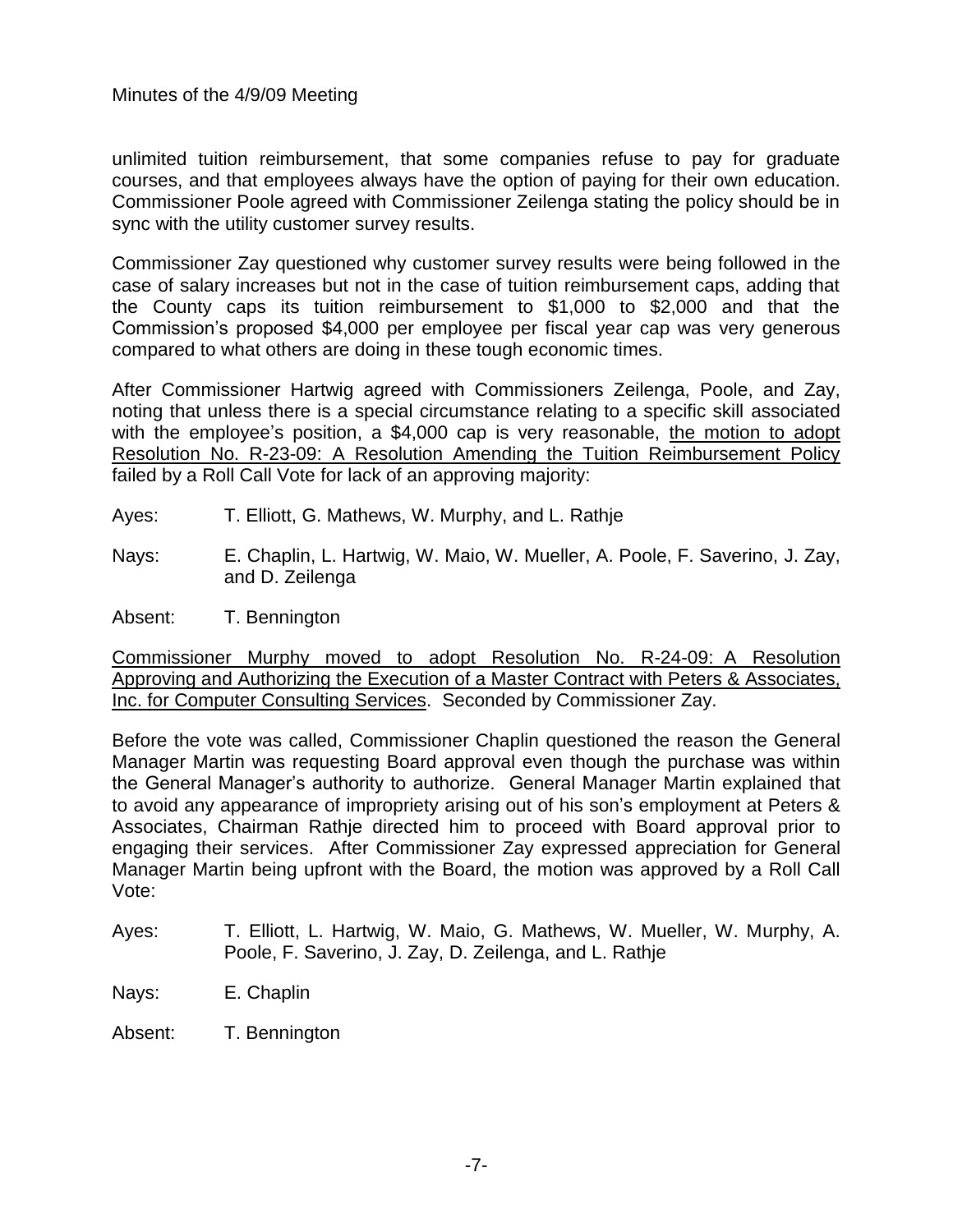## **SUPER/SPECIAL MAJORITY OMNIBUS VOTE AGENDA**

Commissioner Zay requested that Resolution No. R-19-09 be removed from the Super/Special Majority Omnibus Vote Agenda for separate consideration.

Commissioner Mueller moved to adopt the items listed on the revised Super/Special Majority Omnibus Vote Agenda in a single group pursuant to the Omnibus Vote Procedures. Seconded by Commissioner Elliott and unanimously approved by a Roll Call Vote:

#### **Super/Special Majority Omnibus Vote**

- Ayes: E. Chaplin, T. Elliott, L. Hartwig, W. Maio, G. Mathews, W. Mueller, W. Murphy, A. Poole, F. Saverino, J. Zay, D. Zeilenga, and L. Rathje
- Nays: None
- Absent: T. Bennington
- Item 1: Ordinance No. O-5-09: An Ordinance Establishing A Rate for Operation and Maintenance Costs for Fiscal Year Commencing May 1, 2009 and Ending April 30, 2010—"Super/Special Majority Omnibus Vote"
- Item 2: Ordinance No. O-6-09: An Ordinance Establishing Fixed Costs to be Payable by Each Contract Customer for the Fiscal Year Commencing May 1, 2009 and Ending April 30, 2010—"Super/Special Majority Omnibus Vote"
- Item 3: Resolution No. R-20-09: A Resolution Approving and Ratifying Certain Work Authorization Orders Under Quick Response Contract QR-8/08 at the April 9, 2009, DuPage Water Commission Meeting—"Super/Special Majority Omnibus Vote"
- Item 4: Resolution No. R-21-09: A Resolution Approving and Ratifying Certain Contract Change Orders at the April 9, 2009, DuPage Water Commission Meeting—"Super/Special Majority Omnibus Vote"

Commissioner Hartwig moved to adopt Resolution No. R-19-09: A Resolution Approving and Accepting the Proposal of McGladrey & Pullen, LLP for Audit Services. Seconded by Commissioner Mathews.

Commissioner Zay inquired how long the Commission had been using McGladrey & Pullen, LLP as its auditors. General Manager Martin advised that they had been used for at least the last five years through the Illinois Auditor General's Office. Commissioner Zeilenga noted that the Finance Committee discussed the audit services and recommended using McGladrey & Pullen for one more year before seeking Request for Proposals. After hearing the Finance Committee's recommendation,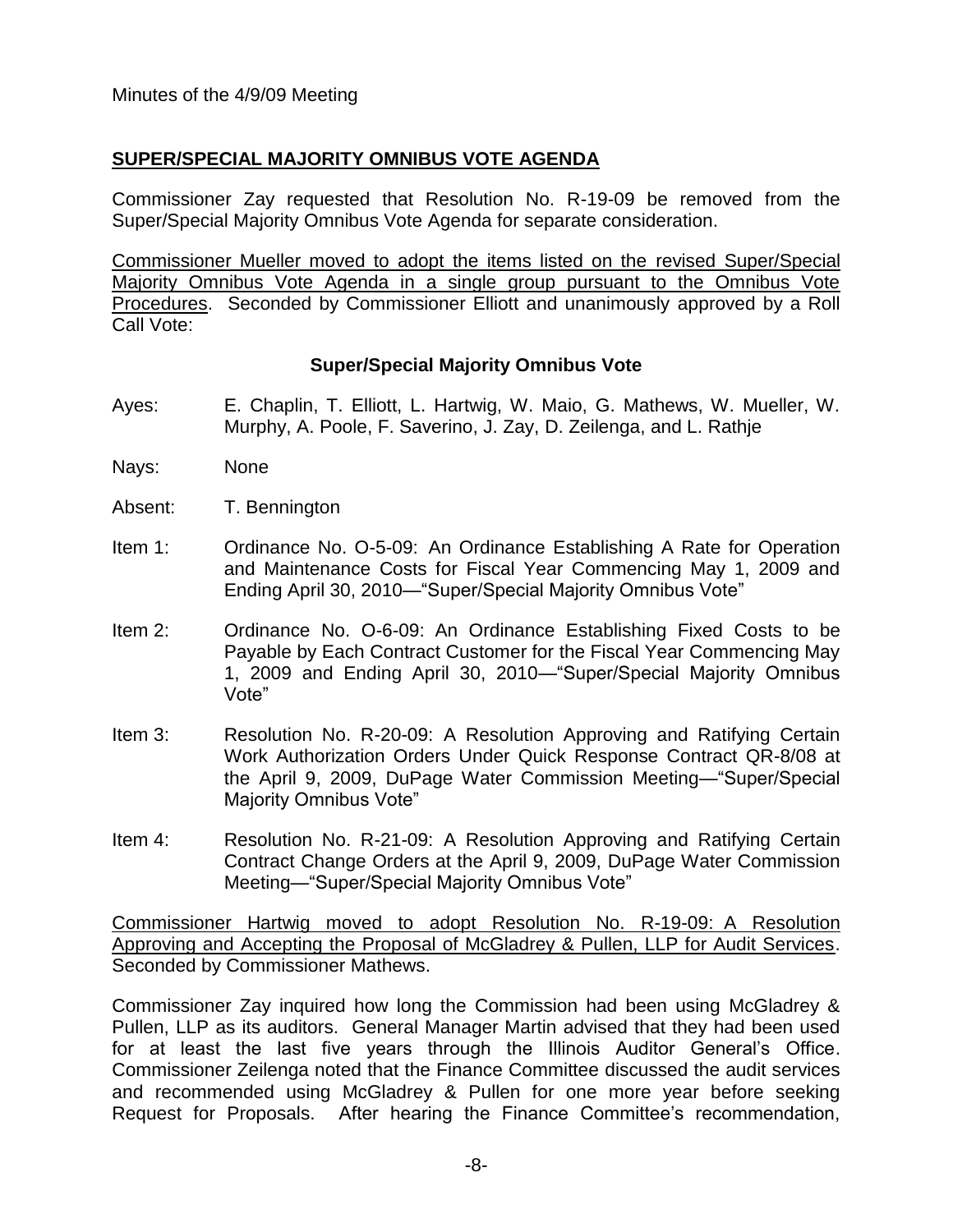Commissioner Saverino questioned whether the selection of the auditors for the next fiscal year would be qualification or price based. Commissioner Zeilenga responded that a qualification based process was anticipated. After which, the motion to adopt Resolution No. R-19-09 was unanimously approved by a Roll Call Vote:

Ayes: E. Chaplin, T. Elliott, L. Hartwig, W. Maio, G. Mathews, W. Mueller, W. Murphy, A. Poole, F. Saverino, J. Zay, D. Zeilenga, and L. Rathje

Nays: None

Absent: T. Bennington

## **OLD BUSINESS**

Commissioner Zeilenga moved to approve the request by the County of DuPage and the City of Naperville to supplement the cost of the relocation of the Commission's South Transmission Main at 75<sup>th</sup> Street and Washington Street. Seconded by Commissioner Zay.

Before the vote was called, Commissioner Hartwig stated that even though he did not believe it was a county project, he still supported the project and could support the cost sharing proposed by the County and the City if the Commission were to adopt a policy providing for such cost sharing with all of the Commission's municipal customers whenever conflicts arise within municipal rights-of-way. Commissioner Maio stated that the Board has been listening for months about this proposal and that after all the presentations and attorney opinions, and considering the potential litigation costs and potential for precedence setting, he supports the cost sharing due to the uniqueness of the project.

Commissioner Mathews stated he wanted an engineering basis for the relocation and, in referring to the aerial picture provided, asked why the underpass ramp was not aligned to more closely tie up with the existing bike path. General Manager Martin referred to a memorandum from the Commission's Pipeline Supervisor dated October 2, 2008, which explains that the relocation of approximately 500 lineal feet of the Commission's 30" main will be necessary in order to avoid a conflict with the proposed pedestrian tunnel but that proposed underpass would have had little or no impact on Commission facilities if it had been located along an alignment the City presented to the Commission at a design meeting held several years earlier.

Commissioner Zay stated that the County of DuPage entered into an Intergovernmental Agreement with the City of Naperville in which the City of Naperville asked for a 55/45 split. Commissioner Zay further noted that there are 8 lanes of traffic at the intersection of 75<sup>th</sup> and Washington Streets which poses a pedestrian safety hazard.

Commissioner Murphy noted that the slight alignment modification raised by Commissioner Mathews was significant and would resolve the matter. In addition, Commissioner Murphy commented that though he is respectful of the opinions shared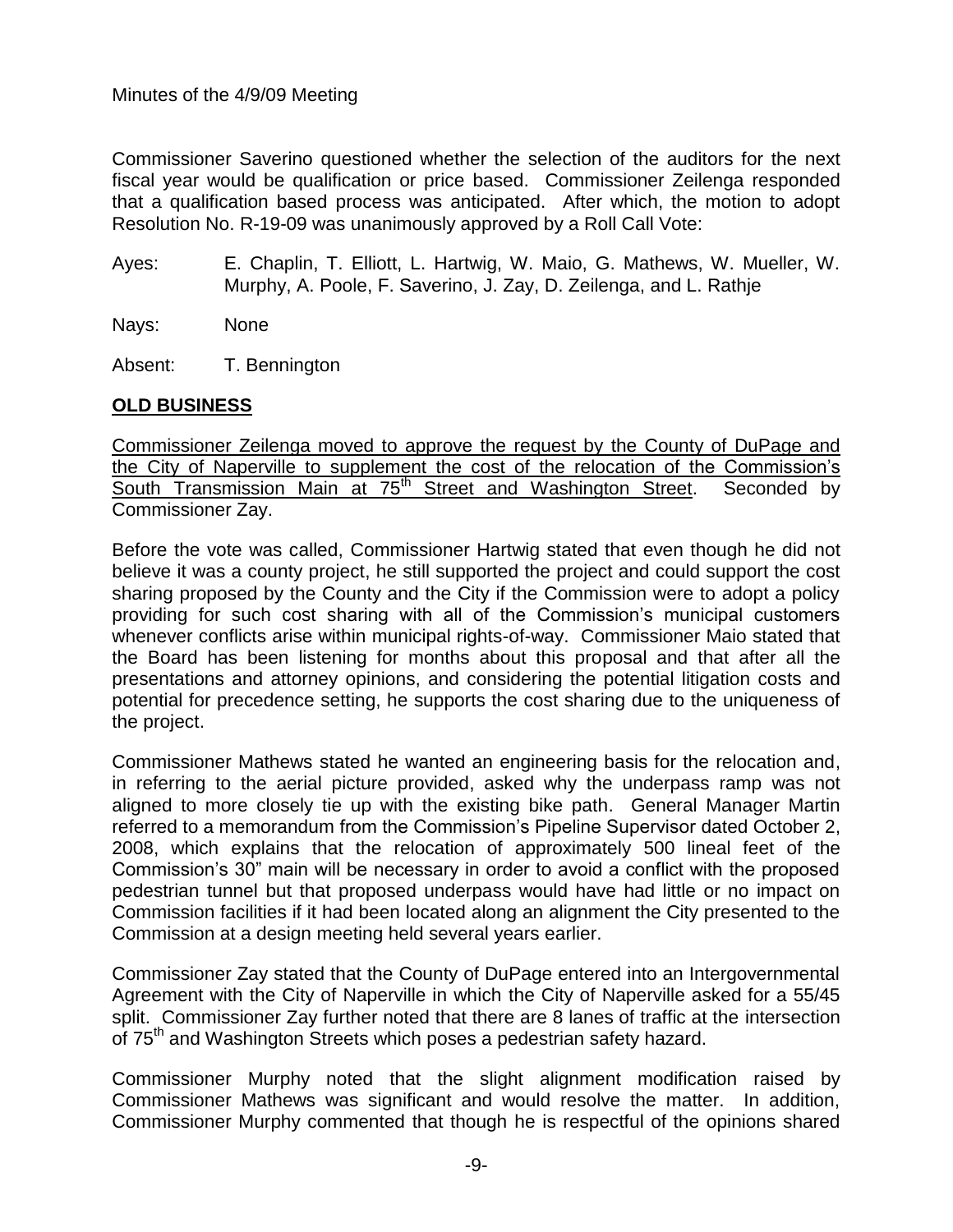by the other Commissioners, most of the early record on this project reflects that it is not a joint project but, rather, a Naperville project and that suggestions to the contrary appear to be subterfuge. Commissioner Poole disagreed, noting the intersection is very complex, the ramp is what causes the need for the Commission to relocate its pipeline, and the pipeline is inside the DuPage County right-of-way and the County demanded its relocation. Commissioner Poole added that he resented Commissioner Murphy's "subterfuge" comment, noting that the ramp is needed for purposes of enabling pedestrian to cross Washington Street safely. Commissioner Chaplin agreed with Commissioner Poole, stating that the Commission should be serving the public.

Commissioner Zeilenga amended his motion, with the consent of the seconder, by adding to the motion a direction to staff to prepare policy for the Board's review and approval that would provide for similar cost sharing with all of the Commission's municipal customers whenever conflicts arise within municipal rights-of-way. The amended motion failed by a Roll Call Vote for lack of an approving special-majority:

- Ayes: E. Chaplin, T. Elliott, L. Hartwig, W. Maio, A. Poole, J. Zay, and D. Zeilenga
- Nays: G. Mathews, W. Mueller, W. Murphy, F. Saverino, and L. Rathje

Absent: T. Bennington

## **NEW BUSINESS**

None

# **ACCOUNTS PAYABLE**

Commissioner Mueller moved to exclude the Holland & Knight invoice from the Accounts Payable and to approve the Accounts Payable, as so revised, in the amount of \$14,710.10 subject to submission of all contractually required documentation. Seconded by Commissioner Mathews and unanimously approved by a Roll Call Vote:

Ayes: E. Chaplin, T. Elliott, L. Hartwig, W. Maio, G. Mathews, W. Mueller, W. Murphy, A. Poole, F. Saverino, J. Zay, D. Zeilenga, and L. Rathje

Nays: None

Absent: T. Bennington

## **EXECUTIVE SESSION**

None